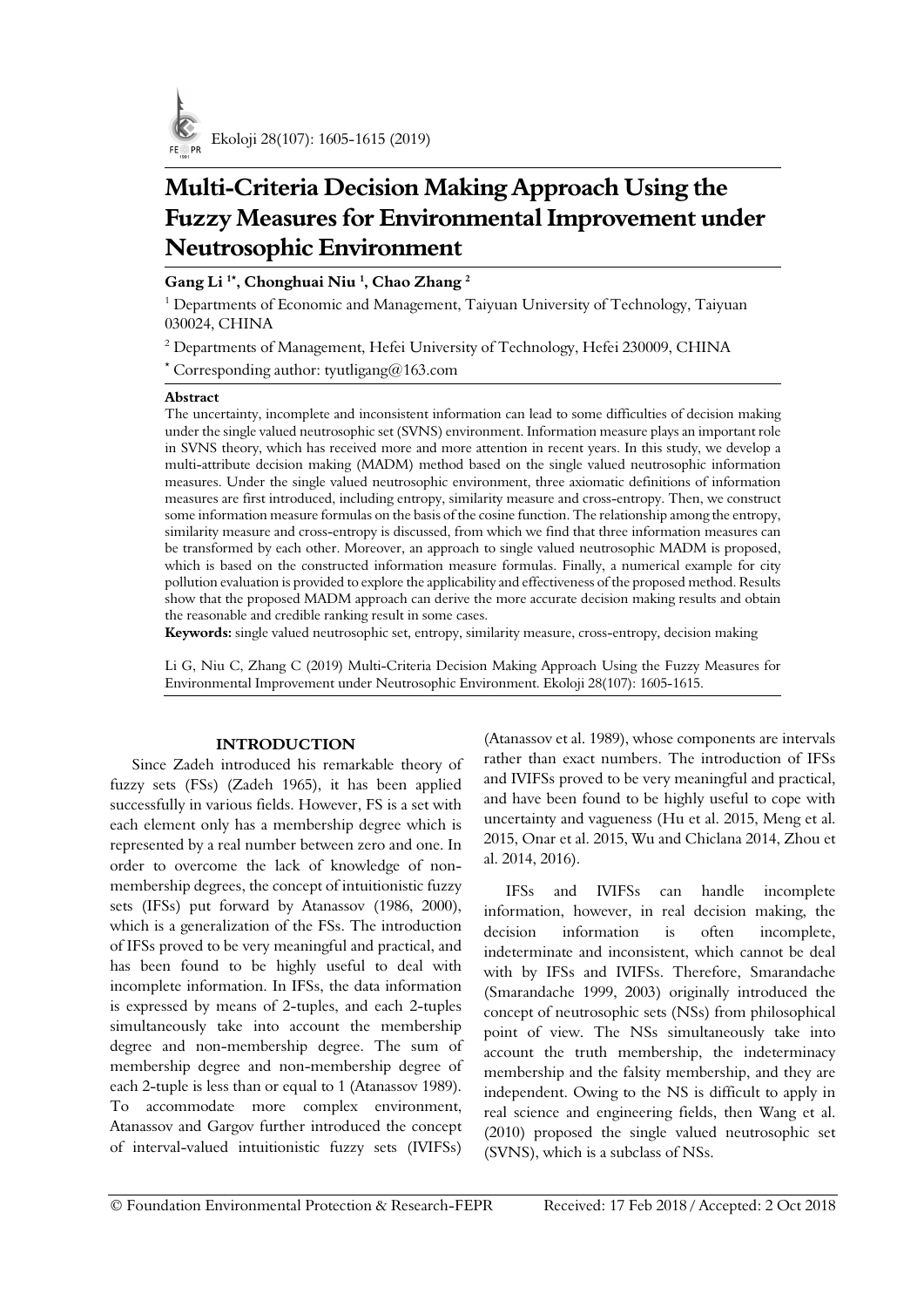Motivated by the concepts of hesitant fuzzy entropy, similarity measures and cross-entropy, we introduce three axiomatic definitions of information measures for single valued neutrosophic values (SVNVs), and then we construct some information measure formulas based on cosine function. The relationship among these information measures for SVNVs is discussed. Moreover, an approach to MADM is investigated.

The rest of the paper is organized as follows. In Section 2, we review some related work of the SVNSs. Section 3 introduces the axiomatic definitions of entropy, similarity measures and cross-entropy for SVNVs, and constructs several single valued neutrosophic information measure formulas. In Section 3, we also study the relationship among these information measures of SVNVs. Section 4 develops an approach to MADM with the constructed information measure formulas, a numerical example is presented to illustrate the application of the developed method. Finally, some conclusions and future research possibilities are provided in Section 5.

# **STATE OF THE ART**

Entropy, similarity measures, and cross-entropy are three important research topics in the fuzzy theory, which have been widely used in practical applications (Wei et al. 2011), such as decision-making, information fusion system, medical diagnosis and image processing. Entropy is very important for measuring uncertain information. Since its appearance, entropy has received great attentions. Zadeh first introduced the fuzzy entropy (Zadeh 1968) to measure the fuzziness of decision making information. Moreover, Luca and Termini (1972) presented the axioms with which the fuzzy entropy should comply, and defined the entropy of a FS. Based on the ratio of intuitionistic fuzzy cardinalities, Szmidt and Kacprzyk (2001) given the axiomatic requirements of intuitionistic fuzzy entropy measure and introduced a non-probabilistic-type entropy measure for IFSs. Ye (2010) proposed two entropy measures for IVIFSs and established an entropy weighted model to determine the entropy weights. Based on the continuous ordered weighted averaging (COWA) operator, Jin et al. and Ye (2010) investigated an interval-valued intuitionistic fuzzy continuous weighted entropy, and then an approach is developed to cope with interval-valued intuitionistic fuzzy MADM problems. Majumdar and Samant (2014) introduced an entropy to measure the uncertainty involved in a SVNV.

Similarity measures and cross-entropy are mainly used to measure the discrimination information. Up to

now, a lot of research has been done about this issue (Grzegorzewski 2004, Hung et al. 2007, Ye 2017, Zhou et al. 2013, 2014). Liu (1992) gave the axiomatic definitions of entropy, distance measure, and similarity measure of FSs and systematically discussed their basic relations. Vlachos and Sergiadis (2007) introduced the concept intuitionistic fuzzy cross-entropy, and discussed relations between cross-entropy and entropy. Beliakov et al. (2014) investigated a new approach for defining similarity measures for IFSs, in which a similarity measure has two components indicating the similarity and hesitancy aspects. Based on the Jaccard, Dice, and cosine similarity measures in vector space, Ye (2014) proposed three vector similarity measures between SVNSs to obtain the ranking order of all alternatives in MADM problems. Ye (2015) constructed the modified cosine similarity measures for SVNSs on the basis of cosine function. With the help of the distance between two SVNSs, Majumdar and Samant (2009) presented several similarity measures for SVNSs and discussed their characteristics. Under the single valued neutrosophic environment, Ye (2014) proposed a cross entropy to establish a MADM method. The relationship among the entropy, similarity measures and cross-entropy has attracted many attentions. Zhang et al. and Zeng and Li (2006) showed that entropies and similarity measures of IVFSs can be transformed by each other.

From above analysis, we can see that information measures are very useful tools to cope with uncertainty and vagueness. On the one hand, it is known that uncertainty, incomplete and inconsistent information exists in human decision making process. Therefore, just as FSs, IFSs and IVIFSs, researches on the entropy, similarity measures and cross-entropy for SVNSs are the important issues. On the other hand, more and more MADM methods and theories have been developed on the basis of SVNSs. To the best of our knowledge, there are few studies focused on the relationship among the entropy, similarity measures and cross-entropy for SVNSs. Therefore, it is necessary and meaningful to study some issues. For example, what is it like the expression of the single valued neutrosophic information measures? What is the relationship among the single valued neutrosophic information measures?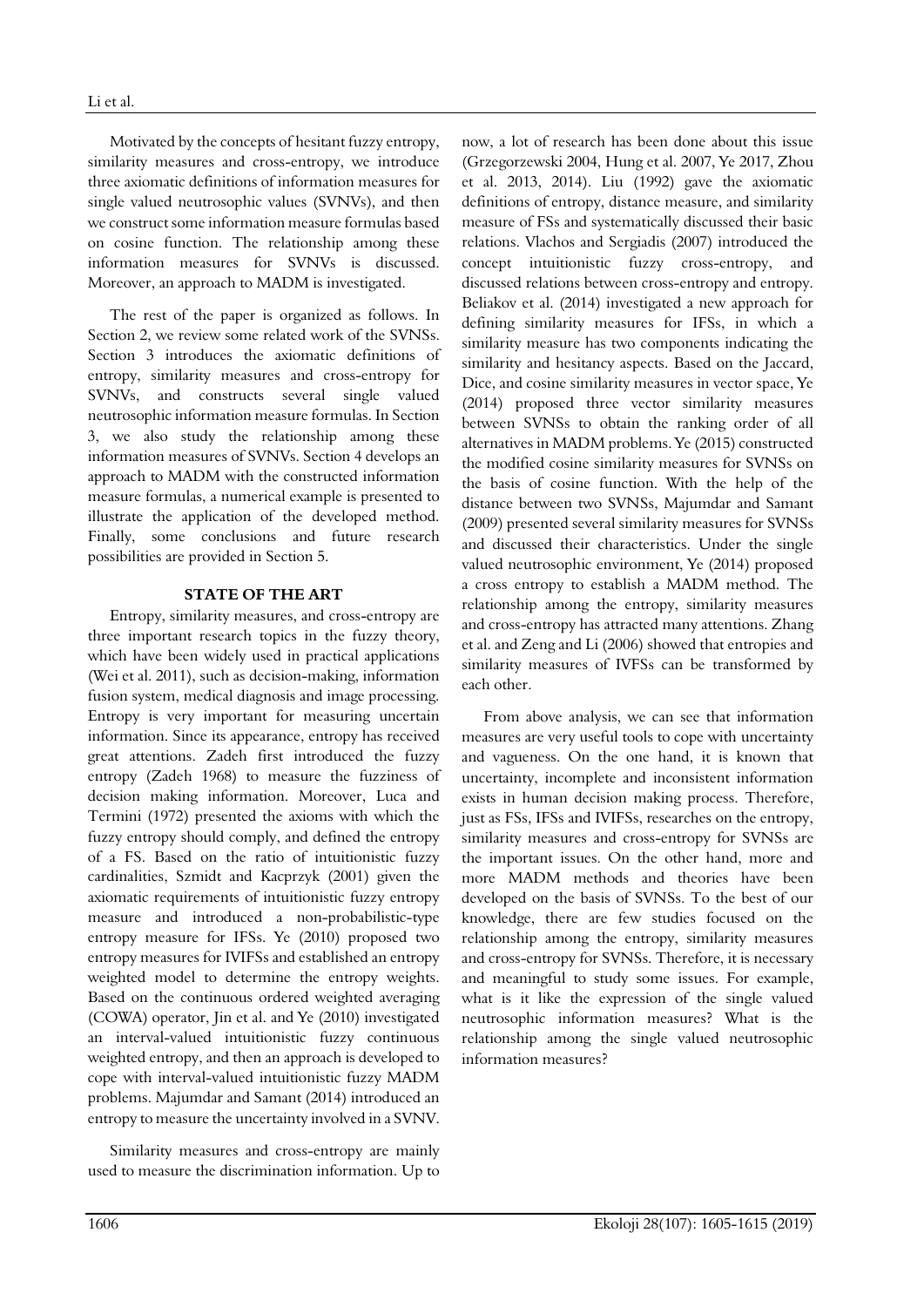#### **MATERIAL AND METHODS**

#### **SVNSs**

In this section, we review some basic concepts related to SVNSs, which will be used in the rest of the paper.

**Definition 1:** Smarandache (1999) Let *X* be a universal set, with a generic element in  $X$  denoted by  $x$ . A neutrosophic set  $A$  in  $X$  is characterized by a truthmembership function  $T_A(x)$ , an indeterminacymembership function  $I_A(x)$ , and a falsity-membership function  $F_A(x)$ , where  $T_A(x)$ ,  $I_A(x)$  and  $F_A(x)$  are real standard or nonstandard subsets of  $]$ <sup>-</sup>0,1<sup>+</sup>[, such that  $T_A(x): X \to ]-0, 1^+[, I_A(x): X \to ]-0, 1^+[$  and  $F_A(x): X \to ]$ ]<sup>-</sup>0, 1<sup>+</sup>[, and the sum of  $T_A(x)$ ,  $I_A(x)$  and  $F_A(x)$  satisfies the condition  $-0 \leq \sup T_A(x)$  +sup $I_A(x)$  +  $\sup F_A(x) \leq 3^+$ .

In order to apply NS easily in science and engineering applications, Wang et al. and Wang et al. (2010) presented the concept of SVNSs, which is an instance of the NS.

**Definition 2:** Wang et al.  $(2010)$  Let  $X$  be a universal set, with a generic element in  $X$  denoted by  $x$ . A SVNS  $A$  in  $X$  is characterized by a truth-membership function  $T_A(x)$ , an indeterminacy-membership function  $I_A(x)$ , and a falsity-membership function  $F_A(x)$ , then a SVNS *A* can be denoted by  $A = \{(x, T_A(x), I_A(x), F_A(x)) | x \in X\}$ , where  $T_A(x)$ ,  $\{\langle x, T_A(x), I_A(x), F_A(x)\rangle | x \in X\},\$  $I_A(x)$ ,  $F_A(x) \in [0,1]$ , and  $T_A(x) + I_A(x) + F_A(x) \in$  $[0,3]$ .

For convenience, we refer to  $\alpha = \langle T_{\alpha}, I_{\alpha}, F_{\alpha} \rangle$  as a single valued neutrosophic value (SVNV), which is a basic unit of SVNS. Let  $\tilde{\Omega}$  be the set of all the SVNVs in  $X$ .

**Definition 3:** Peng et al. (2014) Let  $\alpha = \langle T_{\alpha}, I_{\alpha}, F_{\alpha} \rangle$ be a SVNV, then the complement of  $\alpha$  is denoted by  $\alpha^c$  and  $\alpha^c = \langle 1 - T_\alpha, 1 - I_\alpha, 1 - F_\alpha \rangle$ .

Let  $\alpha = \langle T_{\alpha}, I_{\alpha}, F_{\alpha} \rangle \triangleq \langle \alpha_1, \alpha_2, \alpha_3 \rangle$ , then  $\alpha^c = \langle 1 \alpha_1$ , 1 –  $\alpha_2$ , 1 –  $\alpha_3$ ), i.e.,  $\alpha_t^c = 1 - \alpha_t$ , t = 1,2,3.

# **Single Valued Neutrosophic Information Measures**

### *Single valued neutrosophic entropy*

The entropy of a SVNS is defined by Majumdar and Samanta as follows (Majumdar, 2014):

**Definition 4:** The entropy of a SVNS  $A =$  $\{(x, T_A(x), I_A(x), F_A(x)) | x \in X\}$  is a function  $\varepsilon: A \to$ [0,1] which satisfies the following axioms:

(i)  $\varepsilon(A) = 0$  if A is a crisp set;

(ii)  $\varepsilon(A) = 1$  if  $\langle x, T_A(x), I_A(x), F_A(x) \rangle =$  $(0.5, 0.5, 0.5)$  for  $\forall x \in X;$ 

(iii)  $\varepsilon(A) = \varepsilon(A^c);$ 

(iv)  $\varepsilon(A) \ge \varepsilon(B)$ , if A more uncertain than B, i.e.,

 $T_A(x) + F_A(x) \le T_B(x) + F_B(x)$  and  $|I_A(x) |I_{A^c}(x)| \leq |I_{B}(x) - I_{B^c}(x)|.$ 

However, in some situations, the axiomatic requirement (iv) in Definition 4 might be impractical. This is demonstrated in Example 1.

**Example 1:** Let  $A = \{(x, 1, 0, 0) | x \in X\}$  and  $B =$  $\{(x, 0.5, 0.0.6)|x \in X\}$  be two SVNSs. According to the axiomatic requirement (iv) in Definition 4, since  $T_A(x)$  +  $F_A(x) = 1 + 0 = 1 < 1.1 = 0.5 + 0.6 =$  $T_B(x) + F_B(x)$  and  $|I_A(x) - I_{A^c}(x)| = 1 = |I_B(x) - I_{B^c}(x)|$  $I_{B}c(x)$ , which indicates that A is more uncertain than B, then we have  $\varepsilon(A) \ge \varepsilon(B)$ . However, it is clear that  $A = \{(x, 1, 0, 0) | x \in X\}$  is a crisp set, then the entropy of A is  $\varepsilon(A) = 0$  and A less uncertain than B. Therefore, the contradiction exists in the Definition 4, and Definition 4 is unreasonable.

In this case, the definition of entropy for SVNSs needs to be improved. In the following, we first introduce the axiomatic definition of entropy for SVNVs, and then investigate an entropy formula of a SVNV.

**Definition 5:** An entropy on SVNV  $\alpha$  =  $\langle \alpha_1, \alpha_2, \alpha_3 \rangle$  is a function  $E: \widetilde{\Omega} \to [0,1]$ , which satisfying the following axiomatic requirements:

(E1)  $E(\alpha) = 0$ , if and only if  $\alpha_t = 0$  or  $\alpha_t = 1$ ,  $t =$ 1,2,3;

(E2)  $E(\alpha) = 1$ , if and only if  $\langle \alpha_1, \alpha_2, \alpha_3 \rangle =$  $(0.5, 0.5, 0.5);$ 

(E3)  $E(\alpha) = E(\alpha^c);$ 

(E4)  $E(\alpha) \leq E(\beta)$ , if  $\beta$  more uncertain than  $\alpha$ , i.e.,

$$
\alpha_t \le \beta_t \text{ when } \beta_t - \beta_t^c \le 0, t = 1,2,3,
$$

or

 $\alpha_t \ge \beta_t$  when  $\beta_t - \beta_t^c \ge 0$ ,  $t = 1,2,3$ .

Based on the cosine function, an information measure formula for SVNVs is constructed as follows: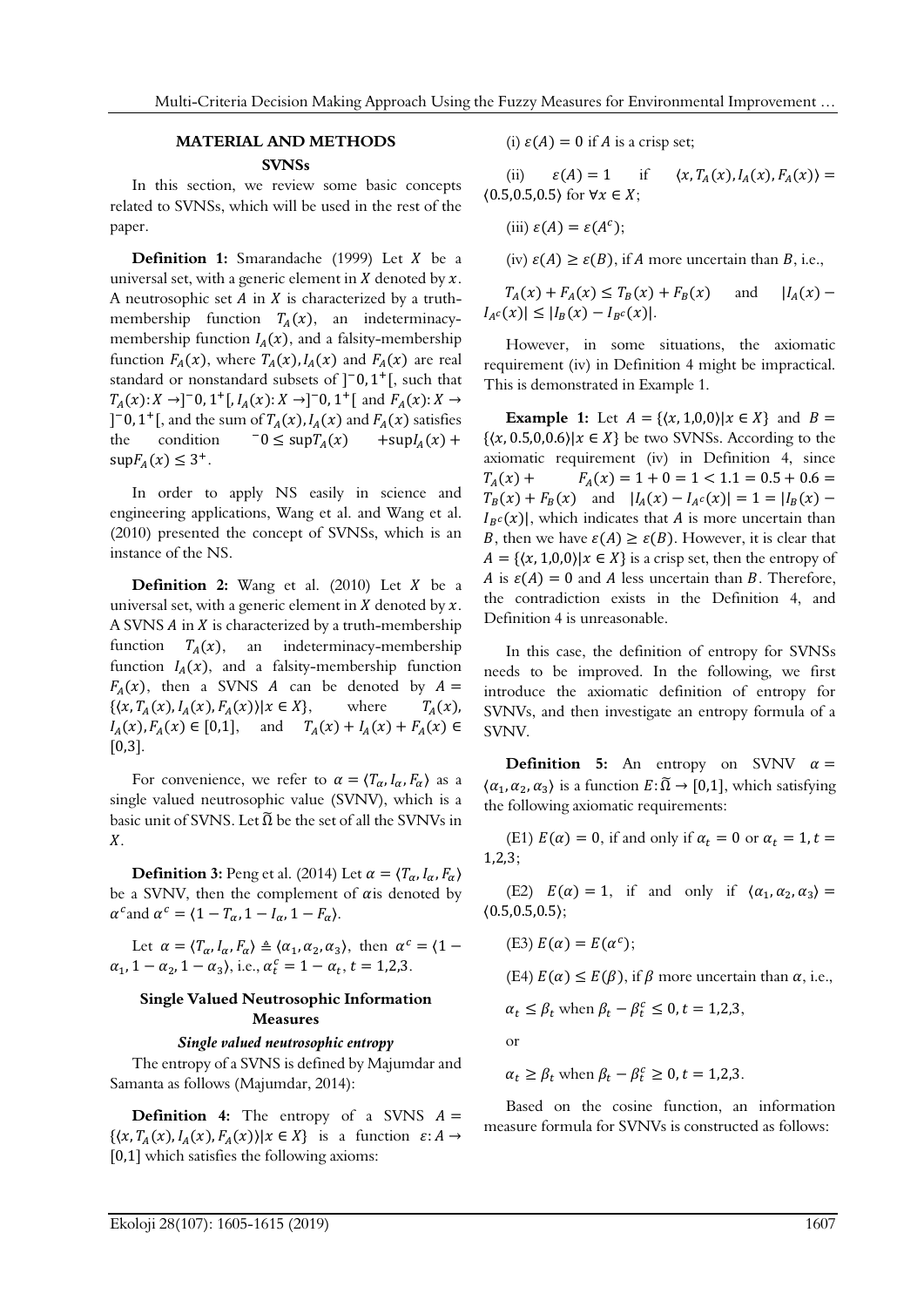$$
E_1(\alpha) = \frac{1}{3(\sqrt{2}-1)} \sum_{t=1}^{3} \left( \sqrt{2} \cos \frac{\alpha_t - \alpha_t^c}{4} \pi - 1 \right) \quad (1)
$$

In what follows, we show that  $E_1(\alpha)$  is an entropy measure of SVNV  $\alpha$ .

**Theorem 1.** The mapping  $E_1(\alpha)$ , defined by Eq. (1), is an entropy measure for SVNV  $\alpha$ .

Proof. In order for Eq. (1) to be qualified as a sensible measure of single valued neutrosophic entropy, it must satisfy the conditions (E1)-(E4) in Definition 5.

Let  $f(x) = \frac{1}{\sqrt{2}-1} \left( \sqrt{2} \cos{\frac{\pi}{4}} x - 1 \right), x \in [-1,1],$  then we have

$$
\frac{df(x)}{dx} = -\frac{\sqrt{2}\pi}{4(\sqrt{2}-1)}\sin\frac{\pi}{4}x\tag{2}
$$

If  $x \in [-1,0]$ , then  $\frac{df(x)}{dx} \ge 0$ , which means that  $f(x)$  is an increasing function of x, for  $x \in [-1,0]$ ; If  $x \in [0,1]$ , then  $\frac{df(x)}{dx} \le 0$ , which means that  $f(x)$  is a decreasing function of x, for  $x \in [0,1]$ . Since  $f(x) \in$ [0,1], then  $f_{\text{min}}(x) = 0$ , if and only if  $x = -1$  or  $x = 1$ ;  $f_{\text{max}}(x) = 1$ , if and only if  $x = 0$ .

(E1) If  $\alpha_t = 0$  or  $\alpha_t = 1$ ,  $t = 1,2,3$ , then  $\alpha_t - \alpha_t^c =$  $-1$  or  $\alpha_t - \alpha_t^c = 1$ ,  $t = 1,2,3$ . From the above analysis, we have  $E_1(\alpha) = 0$ .

On the other hand, assume that  $E_1(\alpha) = 0$ .

As  $\alpha_t - \alpha_t^c = \alpha_t - (1 - \alpha_t) = 2\alpha_t - 1$  and  $0 \le$  $\alpha_t \leq 1, t = 1,2,3$ , then we have  $\alpha_t - \alpha_t^c \in [-1,1], t =$ 1,2,3. Therefore, every term in the summation of  $E_1(\alpha)$ is non-negative. While  $E_1(\alpha) = 0$ , then every term should be zero in  $E_1(\alpha)$ , i.e.,

$$
\frac{1}{\sqrt{2}-1}\left(\sqrt{2}\cos\frac{\alpha_t-\alpha_t^c}{4}\pi-1\right)=0,t\tag{3}
$$
\n
$$
=1,2,3
$$

From the above analysis, we know that Eq. (3) holds, if and only if  $\alpha_t - \alpha_t^c = -1$  or  $\alpha_t - \alpha_t^c = 1$ ,  $t = 1,2,3$ . Hence,  $\alpha_t = 0$  or  $\alpha_t = 1, t = 1,2,3$ .

(E2) If  $\langle \alpha_1, \alpha_2, \alpha_3 \rangle = \langle 0.5, 0.5, 0.5 \rangle$ , we have  $\alpha_t$  –  $\alpha_t^c = 0, t = 1,2,3$ , then based on Eq. (1),  $E_1(\alpha) = 0$  is obtained.

On the other hand, from the above analysis, we have  $\alpha_t - \alpha_t^c \in [-1,1], t = 1,2,3$ , it is obvious that  $0 \le$  $E_1(\alpha) \le 1$ . If  $E_1(\alpha) = 1$ , then  $\alpha_t - \alpha_t^c = 0$ ,  $t = 1,2,3$ . It follows that  $\alpha_t = 0.5$ ,  $t = 1,2,3$ , i.e.,  $\langle \alpha_1, \alpha_2, \alpha_3 \rangle =$  $(0.5, 0.5, 0.5)$ .

(E3) Since  $\alpha^c = \langle T_{\alpha^c}, I_{\alpha^c}, F_{\alpha^c} \rangle = \langle 1 - \alpha_1, 1 - \alpha_2 \rangle$  $\alpha_2$ , 1 –  $\alpha_3$ ), then  $(\alpha^c)^c = \alpha$ . Thus

$$
E_1(\alpha^c)
$$
  
=  $\frac{1}{3(\sqrt{2}-1)} \sum_{t=1}^3 \left(\sqrt{2} \cos \frac{\alpha_t^c - (\alpha_t^c)^c}{4} \pi - 1\right)$   
=  $\frac{1}{3(\sqrt{2}-1)} \sum_{t=1}^3 \left(\sqrt{2} \cos \frac{\alpha_t^c - \alpha_t}{4} \pi - 1\right)$  (4)  
=  $\frac{1}{3(\sqrt{2}-1)} \sum_{t=1}^3 \left(\sqrt{2} \cos \frac{\alpha_t - \alpha_t^c}{4} \pi - 1\right)$   
=  $E_1(\alpha)$ 

(E4) Assume that  $\alpha_t \leq \beta_t$  when  $\beta_t - \beta_t^c \leq 0$ ,  $t =$ 1,2,3, then  $1 \ge 1 - \alpha_t \ge 1 - \beta_t \ge 0$ , i.e.,  $1 \ge \alpha_t^c$  ≥  $\beta_t^c \geq 0, t = 1,2,3.$  It follows that

$$
-1 \le \alpha_t - \alpha_t^c \le \beta_t - \beta_t^c \le 0, t = 1,2,3 \tag{5}
$$

Notice that

$$
f(x) = \frac{1}{\sqrt{2} - 1} \left( \sqrt{2} \cos \frac{\pi}{4} x - 1 \right)
$$
 (6)

is an increasing function of x, for  $x \in [-1,0]$ , therefore  $E_1(\alpha) \le E_1(\beta)$ .

Similarly, if  $\alpha_t \ge \beta_t$  when  $\beta_t - \beta_t^c \ge 0, t = 1,2,3,$ we have  $E(\alpha) \leq E(\beta)$ . This completes the proof of Theorem 1.

**Definition 6:** Suppose that  $\alpha$  is a SVNV, then  $E_1(\alpha)$ , defined by Eq. (1), is called the entropy of SVNV  $\alpha$ .

#### *Single valued neutrosophic similarity measure*

In this subsection, we give the axiomatic definition of similarity measure of the SVNVs, and then develop similarity measure formula for SVNVs.

**Definition 7:** Suppose that  $\alpha$  and  $\beta$  are two SVNVs, the similarity measure between  $\alpha$  and  $\beta$ , denoted as  $S(\alpha, \beta)$ , should satisfy the following axiomatic requirements:

(S1)  $S(\alpha, \beta) = 0$ , if and only if  $\alpha_t - \beta_t = 1$  or  $\alpha_t$  $\beta_t = -1, t = 1,2,3;$ 

(S2)  $S(\alpha, \beta) = 1$ , if and only if  $\langle \alpha_1, \alpha_2, \alpha_3 \rangle =$  $\langle \beta_1, \beta_2, \beta_3 \rangle$ ;

$$
(S3) S(\alpha, \beta) = S(\beta, \alpha);
$$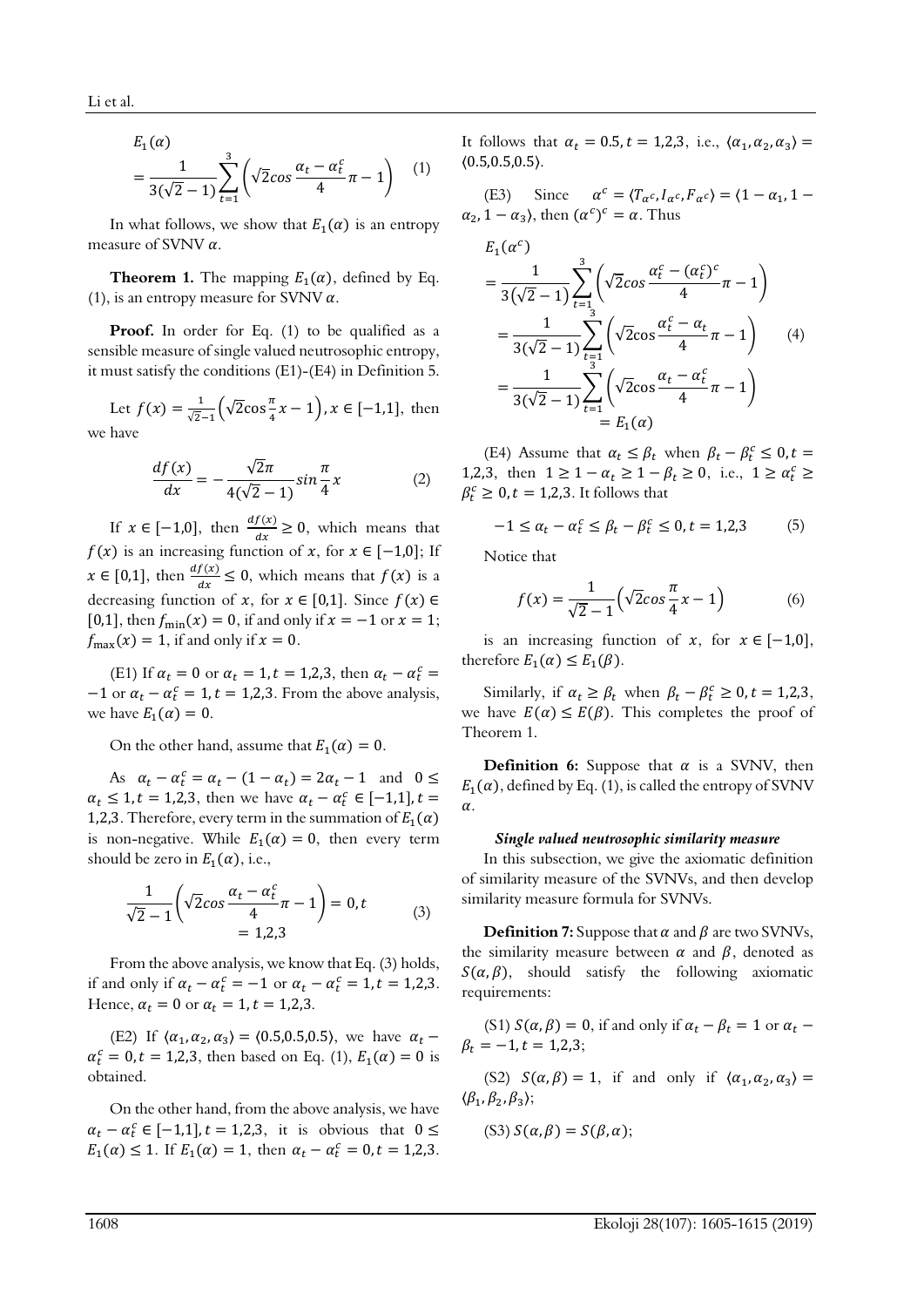(S4)  $S(\alpha, \gamma) \leq S(\alpha, \beta), S(\alpha, \gamma) \leq S(\beta, \gamma)$ , if  $\alpha_t \leq$  $\beta_t \leq \gamma_t$  or  $\alpha_t \geq \beta_t \geq \gamma_t$ ,  $t = 1,2,3$ .

Let  $\alpha, \beta \in \tilde{\Omega}$ , based on the cosine function, an information measure formula for SVNVs  $\alpha$  and  $\beta$  is established as follows:

$$
S_1(\alpha, \beta)
$$
  
=  $\frac{1}{3(\sqrt{2}-1)} \sum_{t=1}^{3} (\sqrt{2} \cos \frac{\alpha_t - \beta_t}{4} \pi - 1)$  (7)

Then we have the following theorem.

**Theorem 2:** Suppose that  $\alpha$  and  $\beta$  are two SVNVs, then the mapping  $S_1(\alpha, \beta)$ , defined by Eq. (7), is the similarity measure between  $\alpha$  and  $\beta$ .

**Proof.** Now we testify that  $S_1(\alpha, \beta)$  satisfies the four axiomatic requirements listed in Definition 3.4.

According to Theorem 1, we know that  $f(x) =$  $\frac{1}{\sqrt{2}-1}(\sqrt{2}\cos{\frac{\pi}{4}}x-1)$  is an increasing function of x, for  $x \in [-1,0]$ ;  $f(x)$  is a decreasing function of x, for  $x \in$ [0,1]. Moreover,  $f_{\text{min}}(x) = 0$ , if and only if  $x = -1$  or  $x = 1$ ;  $f_{\text{max}}(x) = 1$ , if and only if  $x = 0$ .

(S1) If  $\alpha_t - \beta_t = 1$  or  $\alpha_t - \beta_t = -1$ ,  $t = 1,2,3$ , then  $S_1(\alpha, \beta) = 0$  is definitely validated according to Eq. (7).

Since  $\alpha_t, \beta_t \in [0,1], t = 1,2,3$ , then  $\alpha_t - \beta_t \in$ [−1,1], which implies that every term in the summation of  $S_1(\alpha, \beta)$  is non-negative. Suppose that  $S_1(\alpha, \beta) = 0$ , then every term should equal zero, i.e.,

$$
\frac{1}{\sqrt{2}-1} \left( \sqrt{2} \cos \frac{\alpha_t - \beta_t}{4} \pi - 1 \right) = 0, t
$$
  
= 1,2,3 (8)

From the above analysis, Eq. (8) holds, if and only if  $\alpha_t - \beta_t = 1$  or  $\alpha_t - \beta_t = -1, t = 1,2,3$ .

(S2) If  $\langle \alpha_1, \alpha_2, \alpha_3 \rangle = \langle \beta_1, \beta_2, \beta_3 \rangle$ , by Eq. (7), it is obvious that  $S_1(\alpha, \beta) = 1$ .

Assume that  $S_1(\alpha, \beta) = 1$ , then it is deduced that every term should equal one, i.e.,

$$
\frac{1}{\sqrt{2}-1} \left( \sqrt{2} \cos \frac{\alpha_t - \beta_t}{4} \pi - 1 \right) = 1, t
$$
\n
$$
= 1, 2, 3
$$
\n(9)

and Eq. (9) holds, if and only if  $\alpha_t - \beta_t = 0$ ,  $t =$ 1,2,3. Hence,  $\langle \alpha_1, \alpha_2, \alpha_3 \rangle = \langle \beta_1, \beta_2, \beta_3 \rangle$ .

(S3) Since  $\cos x = \cos(-x)$  for  $\forall x \in R$ , then we have

$$
S_{1}(\alpha, \beta)
$$
\n
$$
= \frac{1}{3(\sqrt{2} - 1)} \sum_{t=1}^{3} (\sqrt{2} \cos \frac{\alpha_{t} - \beta_{t}}{4} \pi - 1)
$$
\n
$$
= \frac{1}{3(\sqrt{2} - 1)} \sum_{t=1}^{3} (\sqrt{2} \cos \left(-\frac{\alpha_{t} - \beta_{t}}{4} \pi\right) - 1)
$$
\n
$$
= \frac{1}{3(\sqrt{2} - 1)} \sum_{t=1}^{3} (\sqrt{2} \cos \frac{\beta_{t} - \alpha_{t}}{4} \pi - 1)
$$
\n
$$
= S_{1}(\beta, \alpha)
$$

(S4) Suppose that

$$
0 \leq \alpha_t \leq \beta_t \leq \gamma_t \leq 1, t = 1, 2, 3,
$$
  
then  $-1 \leq \alpha_t - \gamma_t \leq \alpha_t - \beta_t \leq 0$   
and  $-1 \leq \alpha_t - \gamma_t \leq \beta_t - \gamma_t \leq 0$  (11)  
 $0, t = 1, 2, 3$ 

As  $f(x) = \frac{1}{\sqrt{2}-1} \left(\sqrt{2}\cos{\frac{\pi}{4}}x - 1\right)$  is an increasing function of x, for  $x \in [-1,0]$ , therefore

$$
S_1(\alpha, \gamma) \le S_1(\alpha, \beta), S_1(\alpha, \gamma)
$$
  

$$
\le S_1(\beta, \gamma)
$$
 (12)

Similarly, if  $\alpha_t \ge \beta_t \ge \gamma_t$ ,  $t = 1,2,3$ , we have  $S_1(\alpha, \gamma) \leq S_1(\alpha, \beta), S_1(\alpha, \gamma) \leq S_1(\beta, \gamma).$ 

This completes the proof of Theorem 2.

**Definition 8.** Suppose that  $\alpha$  and  $\beta$  are two SVNVs, then  $S_1(\alpha, \beta)$ , defined by Eq. (7), is called the similarity measure between  $\alpha$  and  $\beta$ .

#### *Single valued neutrosophic cross-entropy*

In the following, we shall propose the axiomatic definition of single valued neutrosophic cross-entropy, and then construct a cross-entropy formula between SVNVs.

**Definition 9.** Suppose that  $\alpha$  and  $\beta$  are two SVNVs, the single valued neutrosophic cross-entropy between  $\alpha$ and  $\beta$ , denoted as  $C(\alpha, \beta)$ , should satisfy the following two axiomatic requirements:

(C1) 
$$
C(\alpha, \beta) \ge 0
$$
;  
(C2)  $C(\alpha, \beta) = 0$  if  $\langle \alpha_1, \alpha_2, \alpha_3 \rangle = \langle \beta_1, \beta_2, \beta_3 \rangle$ .

Let  $\alpha, \beta \in \tilde{\Omega}$ , based on the cosine function, an information measure formula between SVNVs  $\alpha$  and  $\beta$ is developed as follows: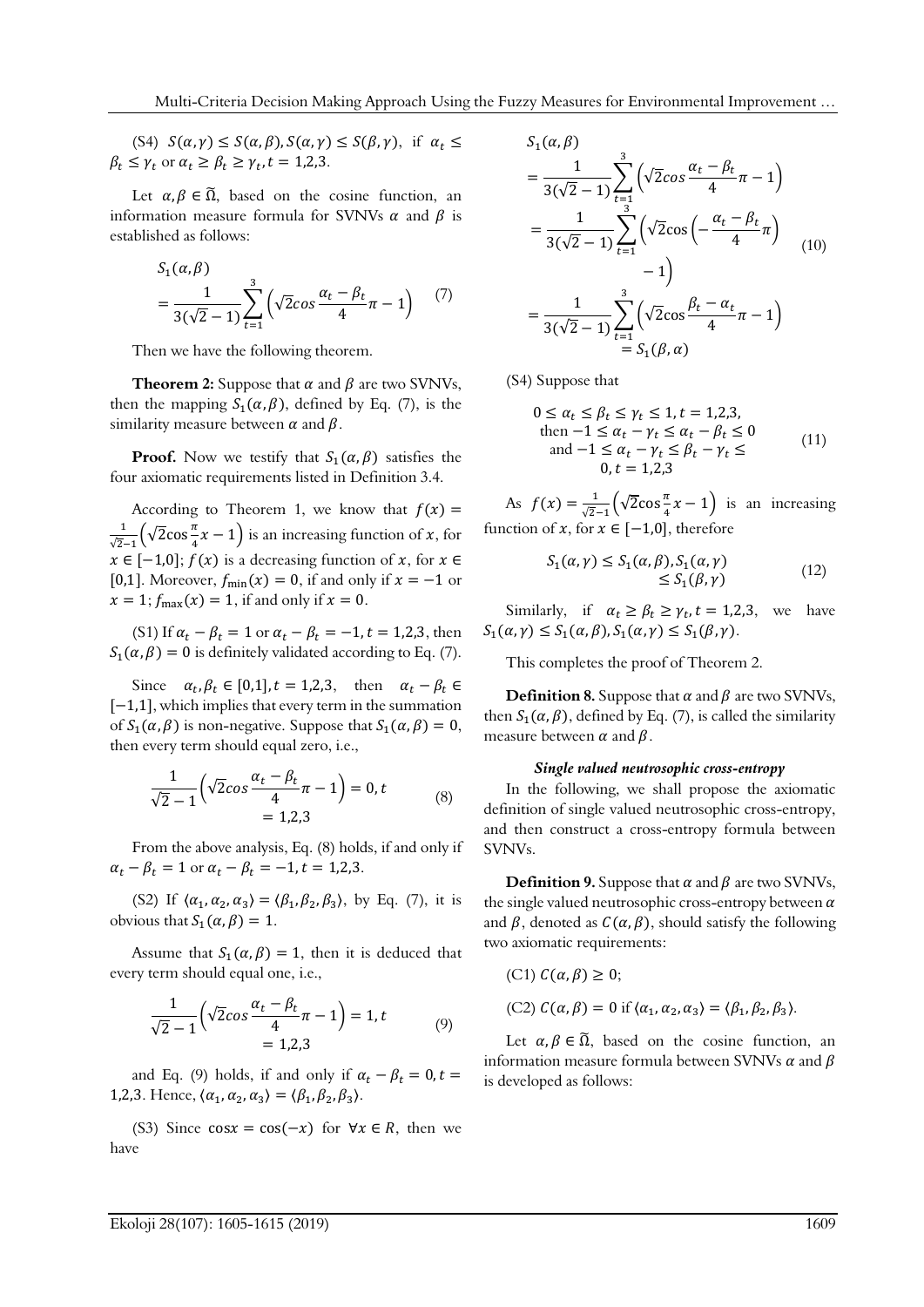$$
C_1(\alpha, \beta)
$$
  
= 1  

$$
-\frac{1}{3(\sqrt{2}-1)}\sum_{t=1}^3(\sqrt{2}\cos\frac{\alpha_t-\beta_t}{4}\pi-1)
$$
 (13)

**Theorem 3.** Suppose that  $\alpha$  and  $\beta$  are two SVNVs, then the mapping  $C_1(\alpha, \beta)$ , defined by Eq. (13), is the cross-entropy between  $\alpha$  and  $\beta$ .

**Proof.** The proof of Theorem 3 is similar to that of Theorem 2, it is easy to know that the mapping  $C_1(\alpha, \beta)$ satisfy the axiomatic requirements  $(C1)-(C2)$  listed in Definition 9. So it is omitted here.

**Definition 10.** Suppose that  $\alpha$  and  $\beta$  are two SVNVs, then  $C_1(\alpha, \beta)$ , defined by Eq. (13), is called the cross-entropy between  $\alpha$  and  $\beta$ .

# **Relationship among the Single Valued Neutrosophic Information Measures**

In this section, we study the interrelations among the single valued neutrosophic entropy, similarity measure and cross-entropy.

**Theorem 4.** Let  $\alpha$  be a SVNV, then  $S(\alpha, \alpha^c)$  is a single valued neutrosophic entropy, i.e.

$$
E(\alpha) = S(\alpha, \alpha^c) \tag{14}
$$

**Proof.** It is sufficient to show that  $S(\alpha, \alpha^c)$  satisfies the requirements (E1)-(E4) listed in Definition 3.2.

(E1) 
$$
E(\alpha) = 0 \Leftrightarrow S(\alpha, \alpha^c) = 0 \Leftrightarrow \alpha_t - \alpha_t^c = 1
$$

or  $\alpha_t - \alpha_t^c = -1$ ,  $t = 1,2,3$ , i.e.,

$$
\alpha_t - (1 - \alpha_t) = 1 \text{ or}
$$
  
\n
$$
\alpha_t - (1 - \alpha_t) = -1, t = 1, 2, 3
$$
 (15)

Therefore, Eq. (15) holds, if and only if

$$
\alpha_t = 0
$$
 or  $\alpha_t = 1, t = 1,2,3$ .

(E2)  $E(\alpha) = 1 \Leftrightarrow S(\alpha, \alpha^c) = 1 \Leftrightarrow \langle \alpha_1, \alpha_2, \alpha_3 \rangle =$  $\langle \alpha_1^c, \alpha_2^c, \alpha_3^c \rangle$ 

$$
\Leftrightarrow \langle \alpha_1, \alpha_2, \alpha_3 \rangle = \langle 1 - \alpha_1, 1 - \alpha_2, 1 - \alpha_3 \rangle
$$

$$
\Leftrightarrow \alpha_t = 1 - \alpha_t, t = 1,2,3 \Leftrightarrow \alpha_t = 0.5, t = 1,2,3
$$

$$
\Leftrightarrow \langle \alpha_1, \alpha_2, \alpha_3 \rangle = \langle 0.5, 0.5, 0.5 \rangle \tag{16}
$$

(E3)  $E(\alpha^c) = S(\alpha^c, (\alpha^c)) = S(\alpha^c, \alpha) = S(\alpha, \alpha^c) =$  $E(\alpha)$ .

(E4) If  $\alpha_t \leq \beta_t$  when  $\beta_t - \beta_t^c \leq 0, t = 1,2,3$ , then  $\beta_t - (1 - \beta_t) \leq 0, t = 1, 2, 3, \text{ i.e., } \beta_t \leq 1 - \beta_t, t =$ 1,2,3, and we have

$$
\alpha_t \le \beta_t \le 1 - \beta_t \le 1 - \alpha_t, t = 1,2,3 \tag{17}
$$

i.e.

$$
\alpha_t \le \beta_t \le \beta_t^c \le \alpha_t^c, t = 1, 2, 3 \tag{18}
$$

According to the axiomatic requirement (S4) in Definition 3.4, it is deduced that

$$
S(\alpha, \alpha^c) \le S(\beta, \alpha^c) \le S(\beta, \beta^c)
$$
 (19)

then

 $E(\alpha) \leq E(\beta)$ .

Similarly, if  $\alpha_t \ge \beta_t$  when  $\beta_t - \beta_t^c \ge 0, t = 1,2,3,$ one can obtain that  $E(\alpha) \leq E(\beta)$ , which completes the proof of Theorem 4.

According to the Theorem 4, then we have the following corollary.

**Corollary 1.** Let  $\alpha$  be a SVNV, then

$$
E_1(\alpha) = S_1(\alpha, \alpha^c) \tag{20}
$$

Now we discuss the relationship between single valued neutrosophic similarity measure and single valued neutrosophic cross-entropy.

**Theorem 5.** Let  $\alpha$  and  $\beta$  be two SVNVs, then 1 –  $S(\alpha, \beta)$  is a single valued neutrosophic cross-entropy, i.e.,

$$
C(\alpha, \beta) = 1 - S(\alpha, \beta) \tag{21}
$$

**Proof.** It is sufficient to prove that  $1 - S(\alpha, \beta)$  holds the two conditions of Definition 3.6.

(C1) Since single valued neutrosophic similarity measure  $S(\alpha, \beta) \in [0,1]$ , then

$$
C(\alpha, \beta) = 1 - S(\alpha, \beta) \in [0, 1]
$$
 (22)

thus we can obtain  $C(\alpha, \beta) \geq 0$ .

(C2)  $C(\alpha, \beta) = 0 \Leftrightarrow 1 - S(\alpha, \beta) = 0 \Leftrightarrow S(\alpha, \beta) = 0$ 1. By the axiomatic requirement (S2) of Definition 9,  $S(\alpha, \beta) = 1$ , if and only if  $\langle \alpha_1, \alpha_2, \alpha_3 \rangle = \langle \beta_1, \beta_2, \beta_3 \rangle$ .

**Corollary 2.** Let  $\alpha$  and  $\beta$  be two SVNVs, then

$$
C_1(\alpha, \beta) = 1 - S_1(\alpha, \beta) \tag{23}
$$

By Theorem 4.1 and Theorem 5, we have the following theorem:

**Theorem 6.** Let  $\alpha$  be a SVNV, then  $1 - C(\alpha, \alpha^c)$  is a single valued neutrosophic entropy, i.e.,

$$
E(\alpha) = 1 - C(\alpha, \alpha^c)
$$
 (24)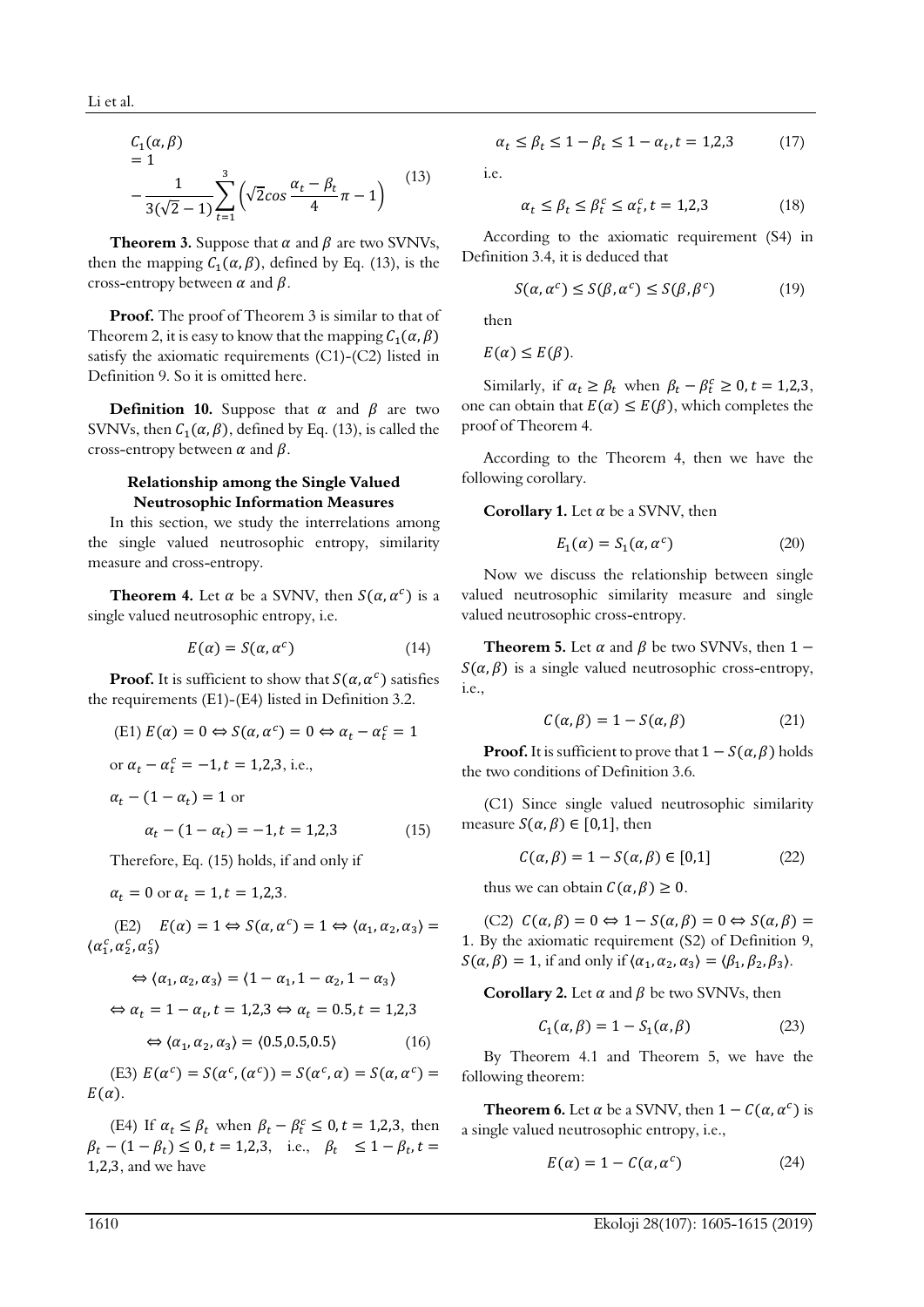**Corollary 3.** Let  $\alpha$  be a SVNV, then

$$
E_1(\alpha) = 1 - C_1(\alpha, \alpha^c) \tag{25}
$$

# **An Approach to MADM**

With the rapid development of society and economy, the MADM problems facing DM are becoming more complicated, uncertain and fuzzy than ever, and the uncertainty, imprecise, incomplete and inconsistent information is included. Then SVNS can represent these information. In what follows, we present a handling method for MADM problems under single valued neutrosophic environment.

Assume that  $X = \{X_1, X_2, \dots, X_m\}$  is the set of alternatives,  $C = \{C_1, C_2, \dots, C_n\}$  is a collection of attributes. The DM is required to provide the information that the alternative  $X_i$  satisfies the attribute  $C_i$ , then the decision making information can be represented as a SVNV  $\alpha_{ij} = \langle \alpha_1^{ij}, \alpha_2^{ij}, \alpha_3^{ij} \rangle$ . When all the performances of the alternatives are provided, the single valued neutrosophic decision matrix  $D =$  $(\alpha_{ij})_{m \times n}$  can be constructed. Assume that the weight vector of attribute is  $W = (w_1, w_2, \dots, w_n)^T$ , where  $0 \le$  $w_j \leq 1, j = 1, 2, \cdots, n$ , and  $\sum_{j=1}^{n} w_j = 1$ . In the process MADM, sometimes, the information about attribute weights is completely unknown or incompletely known because of lack of knowledge or data, the influence of the decision environment and the expert's limited expertise about the decision making problem domain (Jin et al., 2016).

#### *The method to determine the attribute weights*

In order to get the optimal alternatives, first of all, we propose a method to determine the weight vector of attributes based on the entropy and cross-entropy.

One the one hand, considering of the entropy of the attribute  $C_i$ , the averaging entropy  $E(C_i)$  of the attribute  $C_i$  is given as:

$$
E(C_j) = \frac{1}{m} \sum_{i=1}^{m} E_1(\alpha_{ij})
$$
 (26)

and each  $E_1(\alpha_{ii})$  can be calculated by Eq. (1). According to the entropy theory, we know that the entropy of an attribute is smaller across alternatives, which implies that it can provide DM with the effective information, and the attribute should be assigned a bigger weight (Jin et al. 2016).

On the other hand, for the attribute  $C_i$ , the averaging cross-entropy of the alternative  $X_i$  to all the other alternatives can be given as:

$$
\frac{1}{m-1}\sum_{k=1,k\neq i}^{m}C_{1}(\alpha_{ij},\alpha_{kj})\qquad \qquad (27)
$$

and the averaging cross-entropy for the attribute  $C_i$ can be given as:

$$
C(C_j) = \frac{1}{m} \sum_{i=1}^{m} \left( \frac{1}{m-1} \sum_{k=1, k \neq i}^{m} C_1(\alpha_{ij}, \alpha_{kj}) \right)
$$
(28)

which can be described as the divergence measures among all alternatives under the attribute  $C_i$ , and each  $C_1(\alpha_{ii}, \alpha_{ki})$  can be calculated by Eq. (13). As we all know that cross-entropy of an attribute is bigger across alternatives, it can provide DM with the useful information. Therefore, the attribute should be assigned a bigger weight.

If the information about weight  $w_i =$  $1-E(C_j)+C(C_j)$  $\frac{1}{\sum_{j=1}^{n} (1 - E(c_j) + C(c_j))}$ ,  $j = 1, 2, \dots, n$  of the attribute  $w_j =$  $1-E(C_j)+C(C_j)$  $\frac{1}{\sum_{j=1}^{n} (1 - E(c_j) + C(c_j))}, j = 1,2,\dots,n$  is completely unknown, we utilize the following entropy weight approach to determine attribute weights:

$$
w_j = \frac{1 - E(C_j) + C(C_j)}{\sum_{j=1}^{n} (1 - E(C_j) + C(C_j))}, j
$$
  
= 1,2,...,n (29)

If the information about weight  $MaxE_W =$  $\sum_{j=1}^n w_j (1 - E(C_j) + C(C_j))$  of the attribute  $MaxE_W =$  $\sum_{j=1}^{n} w_j (1 - E(C_j) + C(C_j))$  is partly known by DM, we construct the following optimization model to get the optimal weight vector:

$$
MaxE_{W} = \sum_{j=1}^{n} w_{j} (1 - E(C_{j}) + C(C_{j}))
$$
  
= 
$$
\sum_{j=1}^{n} w_{j} \left( 1 - \frac{1}{m} \sum_{i=1}^{m} E_{1}(\alpha_{ij}) + \frac{1}{m} \sum_{i=1}^{m} \left( \frac{1}{m-1} \sum_{k=1, k \neq i}^{m} C_{1}(\alpha_{ij}, \alpha_{kj}) \right) \right)
$$
  
s.t. 
$$
\begin{cases} W \in \Omega, \\ \sum_{j=1}^{n} w_{j} = 1, \\ w_{j} \ge 0, j = 1, 2, \dots, n. \end{cases}
$$
 (30)

where  $\Omega$  represents the set of incomplete information about attribute weights.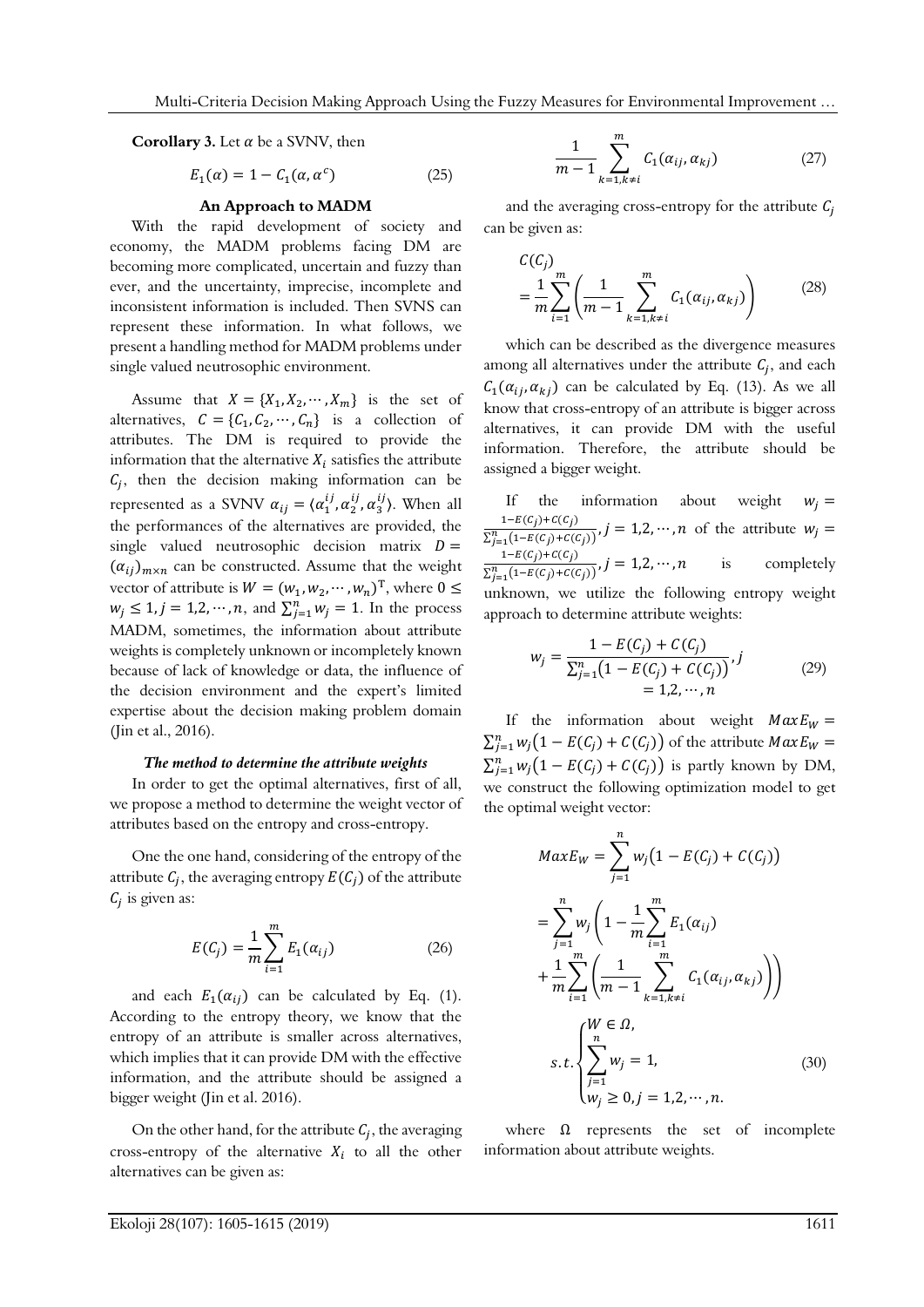## *An approach to MADM with information measures*

In MADM problems, the concepts of ideal and antiideal alternatives may not exist, but it does provide a useful tool to select the best alternative(s). Let  $X^+$  =  $\{\alpha_1^+, \alpha_2^+, \cdots, \alpha_n^+\}$  and  $X^- = \{\alpha_1^-, \alpha_2^-, \cdots, \alpha_n^-\}$  be the ideal alternative and anti-ideal alternative, respectively, where  $\alpha_j^+ = \langle 1, 0, 0 \rangle, \alpha_j^- = \langle 0, 1, 1 \rangle, j = 1, 2, \cdots, n.$ 

Based on the above analysis, we develop an approach to MADM under single valued neutrosophic environment, the main steps are as follows:

Step 1: If all the attributes  $C_i$   $(j = 1, 2, \cdots, n)$  are of the benefit types, then the attribute values need not be normalized. Otherwise, we transform the single valued neutrosophic decision matrix  $D = (\alpha_{ij})_{m \times n}$  into the normalized single valued neutrosophic decision matrix  $\widetilde{D} = (\widetilde{\alpha}_{ij})_{m \times n}$ , where

$$
\tilde{\alpha}_{ij} = \begin{cases}\n\alpha_{ij}, & \text{for benefit attribute } C_j \\
\alpha_{ij}^c, & \text{for cost attribute } C_j\n\end{cases}
$$
\n
$$
= 1, 2, \cdots, m, j = 1, 2, \cdots, n
$$
\n(31)

Step 2: Utilize Eq. (29) or model (30) to determine the weight vector of attribute:  $\tilde{D} = (\tilde{\alpha}_{ij})_{m \times n}$ .

Step 3: Based on the decision matrix  $\tilde{D} = (\tilde{\alpha}_{ij})_{m \times n}$ , we calculate the similarity measures between the alternative  $X_i$  and the ideal alternative  $X^+$  and the antiideal alternative  $X^-$  as follows:

$$
S^{+}(X_{i}) = \sum_{j=1}^{n} w_{j} S_{1}(\tilde{\alpha}_{ij}, \alpha_{j}^{+}), i
$$
  
= 1,2,...,m (32)

$$
S^{-}(X_{i}) = \sum_{j=1}^{n} w_{j} S_{1}(\tilde{\alpha}_{ij}, \alpha_{j}), i
$$
  
= 1,2, ..., m (33)

where  $S_1(\tilde{\alpha}_{ij}, \alpha_j^+)$  and  $S_1(\tilde{\alpha}_{ij}, \alpha_j^-)$  can be calculated by Eq. (7);

Step 4: Compute the closeness degree of the alternative  $X_i$  to the ideal alternative by using

$$
T(X_i) = \frac{S^+(X_i)}{S^+(X_i) + S^-(X_i)}, i
$$
  
= 1,2,...,m (34)

Step 5: Rank all the closeness degree  $T(X_i)(i =$  $1, 2, \cdots, m$ ) in descending order;

Step 6: Select the best alternative(s) in accordance with the closeness degree  $T(X_i)$   $(i = 1,2, \dots, m)$ . The best alternative(s) is the one with  $\max_i T(X_i)$ ;

Step 7: End.

# **RESULTS AND DISCUSSION**

With the development of economy and acceleration of urbanization in China, fog-haze is becoming more and more frequent weather phenomenon, which is directly related to the ecological environment (Jin et al., 2016). Fog-haze pollution is particularly serious in some cities, especially Beijing  $(X_1)$ , Shanghai  $(X_2)$ , Wuhan  $(X_3)$ , Nanjing  $(X_4)$ , Guangzhou  $(X_5)$ , and the scientists found that the fog-haze is evaluated by means of four main attributes, i.e.,  $C_1$ : mass concentration of PM2.5,  $C_2$ : the concentration of gaseous pollutants,  $C_3$ : meteorological conditions and  $C_4$ : geographical conditions. Consider the case that the ministry of environmental protection of China wants to know the most serious city polluted by fog-haze according to the main attributes of fog-haze, then a domain committee evaluates the five cities  $X_i (i = 1,2,3,4,5)$  with respect to the above four attribute  $C_i$  ( $j = 1,2,3,4$ ) using the SVNVs  $\alpha_{ij} = \langle \alpha_1^{ij}, \alpha_2^{ij}, \alpha_3^{ij} \rangle$ . The single valued neutrosophic decision matrix  $D = (\alpha_{ij})_{5 \times 4}$  can be constructed as follows:

|  |  | $D = \begin{pmatrix} (0.4, 0.6, 0.0) & (0.3, 0.2, 0.5) & (0.1, 0.3, 0.7) & (0.4, 0.3, 0.3) \\ (0.7, 0.3, 0.0) & (0.2, 0.2, 0.6) & (0.0, 0.1, 0.9) & (0.1, 0.1, 0.8) \\ (0.1, 0.2, 0.7) & (0.2, 0.4, 0.4) & (0.8, 0.2, 0.3) & (0.2, 0.3, 0.6) \\ (0.2, 0.1, 0.8) & (0.2$ |
|--|--|-------------------------------------------------------------------------------------------------------------------------------------------------------------------------------------------------------------------------------------------------------------------------|
|  |  |                                                                                                                                                                                                                                                                         |

In the following, to select the most serious city polluted by fog-haze, we utilize the proposed method to deal with this single valued neutrosophic MADM problems. The main steps are as follows:

Step 1: Since all the attributes  $C_i$  ( $j = 1,2,3,4$ ) are of the cost types, then we transform  $D = (\alpha_{ij})_{5\times4}$  into the normalized single valued neutrosophic decision matrix  $\widetilde{D} = (\widetilde{\alpha}_{ij})_{5 \times 4}$  by using Eq. (31):

$$
\widetilde{D} = \begin{pmatrix}\n(0.6, 0.4, 1.0) & (0.7, 0.9, 0.5) & (0.9, 0.7, 0.3) & (0.6, 0.7, 0.7) \\
(0.3, 0.7, 1.0) & (0.8, 0.8, 0.4) & (1.0, 0.9, 0.1) & (0.9, 0.9, 0.2) \\
(0.9, 0.8, 0.3) & (0.8, 0.6, 0.6) & (0.2, 0.8, 0.7) & (0.8, 0.7, 0.4) \\
(0.8, 0.9, 0.2) & (0.8, 0.6, 0.5) & (0.2, 0.9, 0.6) & (0.8, 0.8, 0.3) \\
(0.7, 0.6, 0.7) & (0.4, 0.7, 0.9) & (0.8, 0.9, 0.3) & (0.8, 0.8, 0.4)\n\end{pmatrix}
$$

Step 2: Because the information about weight  $w_i$  of the attribute  $C_{i,j} = 1,2,3,4$  is completely unknown, then we utilize Eq. (29) to calculate the weight vector of attribute as follows:

 $w_1 = 0.2107, w_2 = 0.3011, w_3 = 0.1067, w_4 =$ 0.3815.

Step 3: Utilize Eqs. (32) and (33) to determine the similarity measures between the city  $X_i$  and the ideal city  $X^+$  and the anti-ideal city  $X^-$ :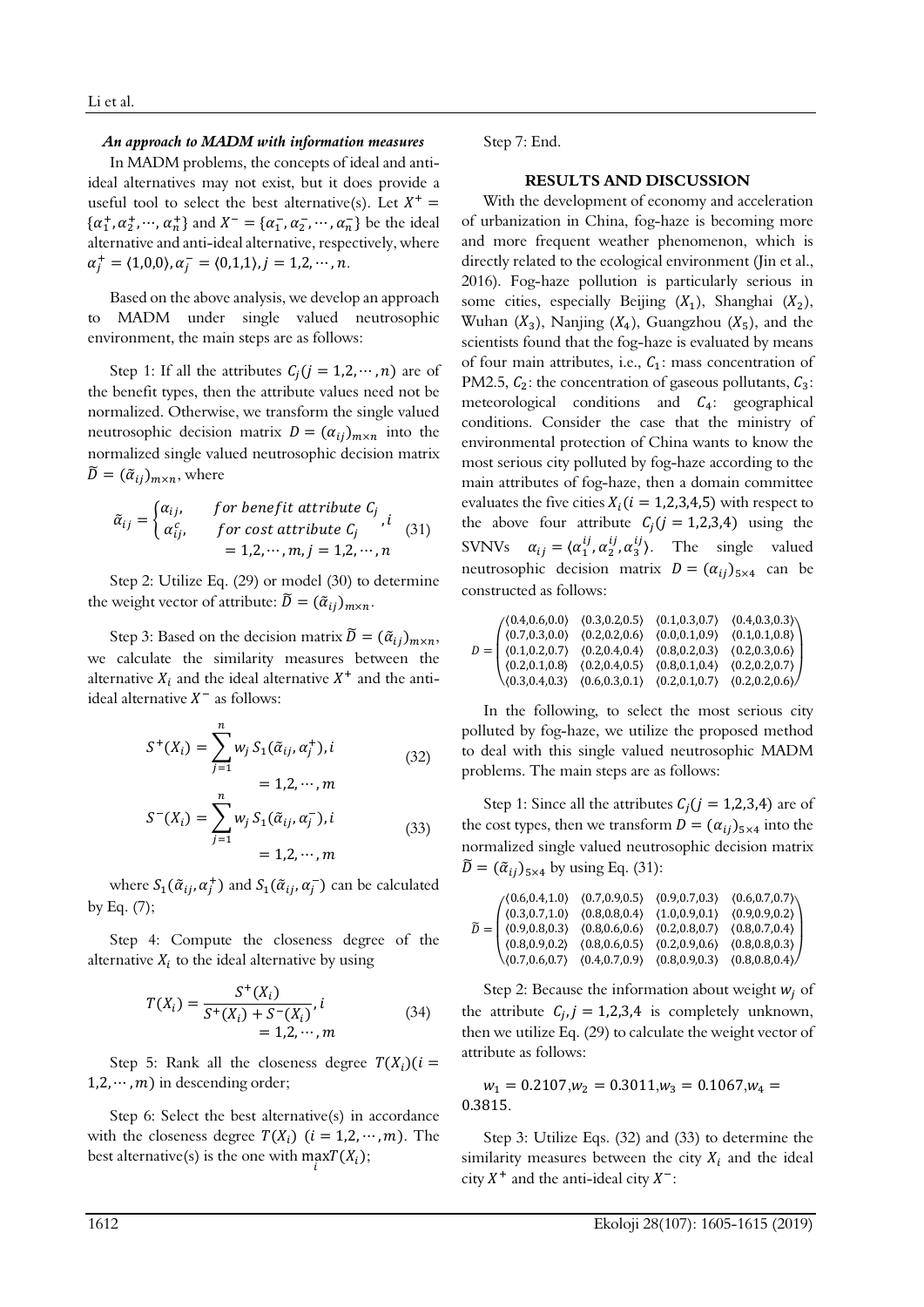$$
S^{+}(X_1) = 0.3317, S^{+}(X_2) = 0.3845, S^{+}(X_3)
$$
  
= 0.5319, S^{+}(X\_4) = 0.4486, S^{+}(X\_5)  
= 0.3627,

$$
S^{-}(X_1) = 0.4481, S^{-}(X_2) = 0.3977, S^{-}(X_3)
$$
  
= 0.2885, S^{-}(X\_4) = 0.3419, S^{-}(X\_5)  
= 0.4240.

Step 4: By using Eq. (34), we obtain the closeness degree  $T(X_i)(i = 1,2,3,4,5)$  of the city  $X_i$  to the ideal city:

$$
T(X_1) = 0.4254, T(X_2) = 0.4916, T(X_3)
$$
  
= 0.6483, T(X<sub>4</sub>) = 0.5675, T(X<sub>5</sub>)  
= 0.4610.

Step 5: Since  $T(X_3) > T(X_4) > T(X_2) > T(X_5)$  $T(X_1)$ , then we obtain the ranking of  $X_i$  ( $i = 1,2,3,4,5$ ) is  $X_3 > X_4 > X_2 > X_5 > X_1$ , and the most serious city polluted by fog-haze is  $X_3$ .

Step 6: End.

In the following, in order to validate the proposed MADM method, we conduct a comparative study with the method proposed by Ye and Fu (2016). Based on the tangent function and Hausdorff distance, Ye and Fu (2016) developed a new similarity measure to calculate the deviations between each alternative and the ideal alternative, and then obtain the most desirable alternative. Now, we utilize the method to deal with the aforementioned problem and select the most serious city polluted by fog-haze.

Step 1': See Step1.

Step 2': Utilizing the following similarity measure formula between SVNS  $A$  and  $B$  (i.e., Eq. (6)):

$$
T(A,B) = 1 - \frac{1}{n} \sum_{j=1}^{n} \tan\left(\frac{\pi}{4} \cdot \max\{|T_A(x_j) - T_B(x_j)|, |I_A(x_j) - I_B(x_j)|\}\right) - I_B(x_j)|, |F_A(x_j) - F_B(x_j)|\}\right)
$$
(35)

we can obtain the similarity measures  $T(X_i, X^+)(i =$ 1,2,3,4,5) between the city  $X_i$  and the ideal city  $X^+$ :

 $T(X_1, X^+) = 0.2301, T(X_2, X^+) = 0.1413, T(X_3, X^+) = 0.3561,$  $T(X_4, X^+) = 0.2639, T(X_5, X^+) = 0.2381.$ 

Step 3': According to the results obtained by the similarity measures, we have

$$
T(X_3, X^+) > T(X_4, X^+) > T(X_1, X^+) > T(X_5, X^+) > T(X_2, X^+),
$$

then the ranking of all the cities  $X_i (i = 1,2,3,4,5)$  is  $X_3 > X_4 > X_1 > X_5 > X_2$ . Therefore, the most serious city polluted by fog-haze is  $X_3$ .

Compared with the method proposed by Ye and Fu (2016), although the developed approach in this paper and that of Ye and Fu (2016) produce the same result that the most serious city polluted by fog-haze is  $X_3$ , the method generates a little different ranking of the five cities with our approach. In fact, according to the normalized single valued neutrosophic decision matrix  $\widetilde{D} = (\widetilde{\alpha}_{ij})_{5 \times 4}$ , we have  $\widetilde{\alpha}_{21} < \widetilde{\alpha}_{11}, \widetilde{\alpha}_{22} > \widetilde{\alpha}_{12}, \widetilde{\alpha}_{23} >$  $\tilde{\alpha}_{13}$ ,  $\tilde{\alpha}_{24} > \tilde{\alpha}_{14}$  and  $\tilde{\alpha}_{21} < \tilde{\alpha}_{51}$ ,  $\tilde{\alpha}_{22} > \tilde{\alpha}_{52}$ ,  $\tilde{\alpha}_{23} >$  $\tilde{\alpha}_{53}, \tilde{\alpha}_{24} > \tilde{\alpha}_{54}$ , which means that  $X_2$  is preferred to  $X_1$ and  $X_5$ . Therefore, our MADM approach is more rational than that of Ye and Fu (2016) in this case.

Through the above example, we find that compared with the method developed by Ye and Fu (2016) to derive the most serious city polluted by fog-haze, our proposed approach has some advantages.

(1) The application range of the MADM approach proposed in this paper is wider than that of existing methods, such as that of Ye and Fu (2016). Moreover, the proposed MADM method can manage problems in which the decision making information is SVNVs.

(2) Our approach focuses on the information measures, the method developed by Ye and Fu (2016) focuses on the distance measures which are based on the deviations among the decision information, and both of them are suitable to deal with the situations in which the weight vector of the alternatives is unknown. However, the ranking result obtained by the proposed MADM approach is reasonable and credible in some cases.

(3) In the process of decision making, the ranking results are obtained by the proposed MADM approach, which takes all the decision making information into account. However, that proposed by Ye and Fu (2016) leads to information loss, because the Hausdorff distance is used and some middle values are ignored. Therefore, the proposed MADM approach in this paper can derive the more accurate results.

(4) We obtain some interesting theorem results which indicate the close relationship among entropy, similarity measures and cross-entropy.

#### **CONCLUSIONS**

At present, many information measures are applied to MADM problems, but they could not be used to deal with the MADM problems with neutrosophic information. A single valued neutrosophic set is an instance of neutrosophic set which can be used in real scientific and engineering applications. Under single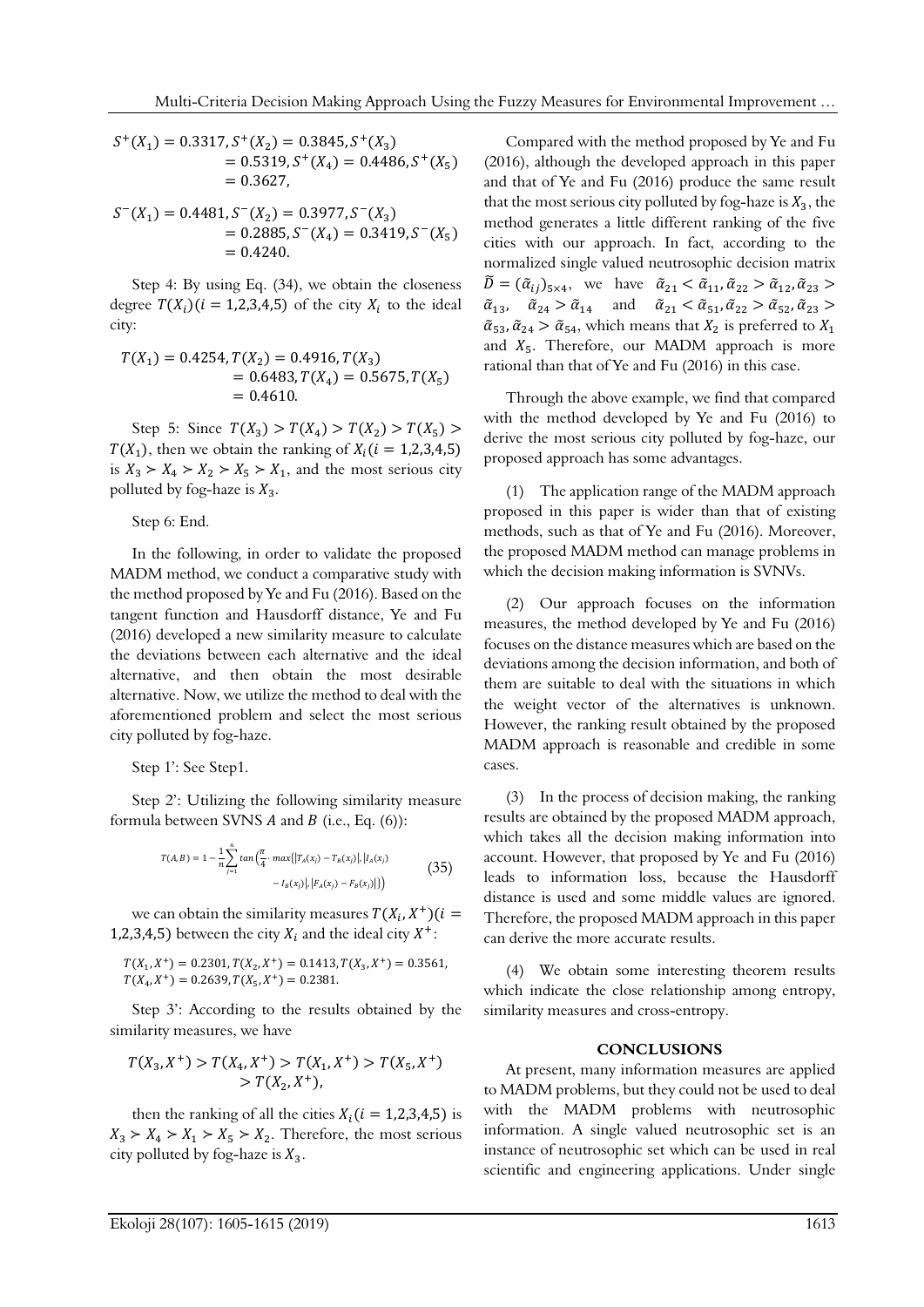valued neutrosophic environment, this paper introduces three axiomatic definitions of information measures, including the entropy, similarity measures and cross-entropy. We construct some information measure formulas on the basis of the cosine function. Furthermore, the relationship among the single valued neutrosophic information measures is discussed. Moreover, we utilize the proposed information measures to develop an approach to cope with MADM problems. Finally, a numerical example is provided to

demonstrate the effectiveness of the presented approach.

However, there are still lots of work to be done in our future research. Based on the results in this paper, we will focus on investigate single valued neutrosophic linguistic information measures and apply the single valued neutrosophic information measures to solve practical applications in other areas such as pattern recognition, information fusion system, and image processing.

#### **REFERENCES**

- Atanassov K (1986) Intuitionistic fuzzy sets. Fuzzy Sets and Systems, 20: 87-96.
- Atanassov K (1989) More on intuitionistic fuzzy sets. Fuzzy Sets and Systems, 33: 37-46.
- Atanassov K (2000) Two theorems for intuitionistic fuzzy sets. Fuzzy Sets and Systems, 110: 267-269.
- Atanassov K, Gargov G (1989) Interval-valued intuitionistic fuzzy sets. Fuzzy Sets and Systems, 31: 343-349.
- Beliakov G, Pagola M, Wilkin T (2014) Vector valued similarity measures for Atanassov's intuitionistic fuzzy sets. Information Sciences; 280: 352-367.
- Grzegorzewski P (2004) Distances between intuitionistic fuzzy sets and/or interval-valued fuzzy sets based on the Hausdorff metric. Fuzzy Sets and Systems; 148: 319-328.
- Hu JH, Xiao KL, X. Chen H, Liu YM (2015) Interval type-2 hesitant fuzzy set and its application in multi-criteria decision making. Computers & Industrial Engineering, 87: 91-103.
- Hung WL, Yang MS (2007) Similarity measures of intuitionistic fuzzy sets based on Lp metric. International Journal of Approximate Reasoning, 46(1): 120-136.
- Jin FF, Ni ZW, Chen HY, Li YP (2016) Approaches to group decision making with intuitionistic fuzzy preference relations based on multiplicative consistency. Knowledge-Based Systems, 97: 48-59.
- Jin FF, Ni ZW, Chen HY, Li YP, Zhou LG (2016) Multiple attribute group decision making based on intervalvalued hesitant fuzzy information measures. Computers & Industrial Engineering, 101: 103-115.
- Jin FF, Pei LD, Chen HY, Zhou LG (2014) Interval-valued intuitionistic fuzzy continuous weighted entropy and its application to multicriteria fuzzy group decision making. Knowledge-Based Systems, 59: 132-141.
- Liu XC, Entropy (1992) Distance measure and similarity measure of fuzzy sets and their relations. Fuzzy Sets and Systems, 52: 305-318.
- Luca DA, Termini S (1972) A definition of nonprobabilistic entropy in the setting of fuzzy sets theory. Information and Control, 20: 301-312.
- Majumdar P, Samanta SK (2014) On similarity and entropy of neutrosophic sets. Journal of Intelligent & Fuzzy Systems, 26(3): 1245-1252.
- Meng F, Chen X (2015) Interval-valued intuitionistic fuzzy multi-criteria group decision making based on cross entropy and 2-additive measures. Soft Computing, 19(7): 2071-2082.
- Onar SC, Oztaysi B, Otay İ, Kahraman C (2015) Multi-expert wind energy technology selection using intervalvalued intuitionistic fuzzy sets. Energy, 90: 274-285.
- Peng JJ, Wang JQ, Zhang HY, Chen XH (2014) An outranking approach for multi-criteria decision-making problems with simplified neutrosophic sets. Applied Soft Computing, 25: 336-346.
- Smarandache F (1999) A unifying field in logics. Neutrosophy: Neutrosophic probability, set and logic, American Research Press, Rehoboth.
- Smarandache F (2003) A unifying field in logics neutrosophic logic. Neutrosophy, neutrosophic set, neutrosophic probability, American Research Press.
- Szmidt E, Kacprzyk J (2011) Entropy for intuitionistic fuzzy sets. Fuzzy Sets and Systems, 118: 467-477.
- Vlachos IK, Sergiadis GD (2007) Intuitionistic fuzzy information-applications to pattern recognition. Pattern Recognition Letters, 28: 197-206.
- Wang H, Smarandache F, Zhang YQ, Sunderraman R (2014) Single valued neutrosophic sets. Multispace and Multistructure, 4: 410-413.